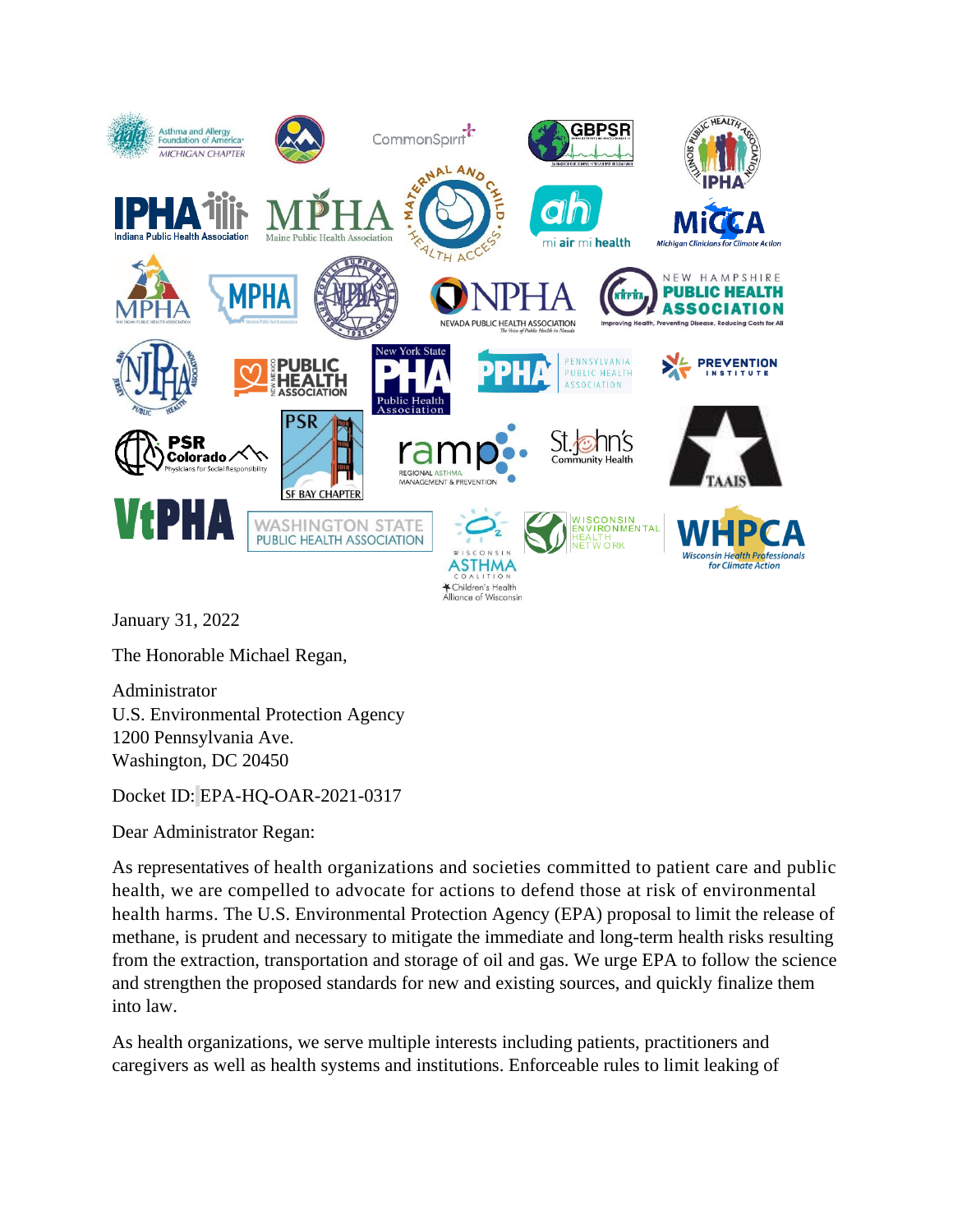methane and toxic air pollutants will immediately benefit public health in communities across the country and help mitigate the worst effects of global climate change.

The standards will reduce emissions of volatile organic compounds (VOCs), which include gases identified as hazardous air pollutants such as benzene, toluene, carbonyl sulfide, ethylbenzene, mixed xylenes and n-hexane. Benzene and formaldehyde, another hazardous pollutant from oil and gas emissions, are known human carcinogens, while ethylbenzene is considered a probable carcinogen. VOCs also react with other emissions in the presence of sunlight to form ozone, which causes asthma attacks, increases hospital admissions and may cause premature deaths.

The standards will also reduce emissions of methane. Methane is more than eighty times more potent as a greenhouse gas than carbon dioxide. Climate change puts at risk the ability of health professionals to help the public and deliver life sustaining care, as witnessed by news reports of unprecedented severe weather and wildfires. Further negative impacts of climate change, including increased risk from vector borne illness, water borne illness, and allergies, have the potential to further strain American healthcare.

We urge EPA to strengthen the proposed standards by requiring increased frequency for leak detection and repair surveys, especially at smaller well sites. We also urge EPA to prohibit not only venting of methane gas, but also routine flaring. Requiring frequent monitoring and modern/zero-emitting equipment is critical to protecting public health. We also urge the agency to address emissions from additional sources beyond the proposal, including abandoned and unplugged wells.

As health organizations, our work involves both employees and employers and as such, we recognize the importance of meaningful careers to families and communities. These measures to reduce methane and VOC emissions are cost-effective and efficient. We urge EPA to set the strongest limits to protect public health and the environment.

Signed,

Asthma and Allergy Foundation of America – Michigan Chapter Colorado Public Health Association CommonSpirit Health Greater Boston Physicians for Social Responsibility Illinois Public Health Association Indiana Public Health Association Maine Public Health Association Mass General Center for the Environment and Health Maternal and Child Health Access